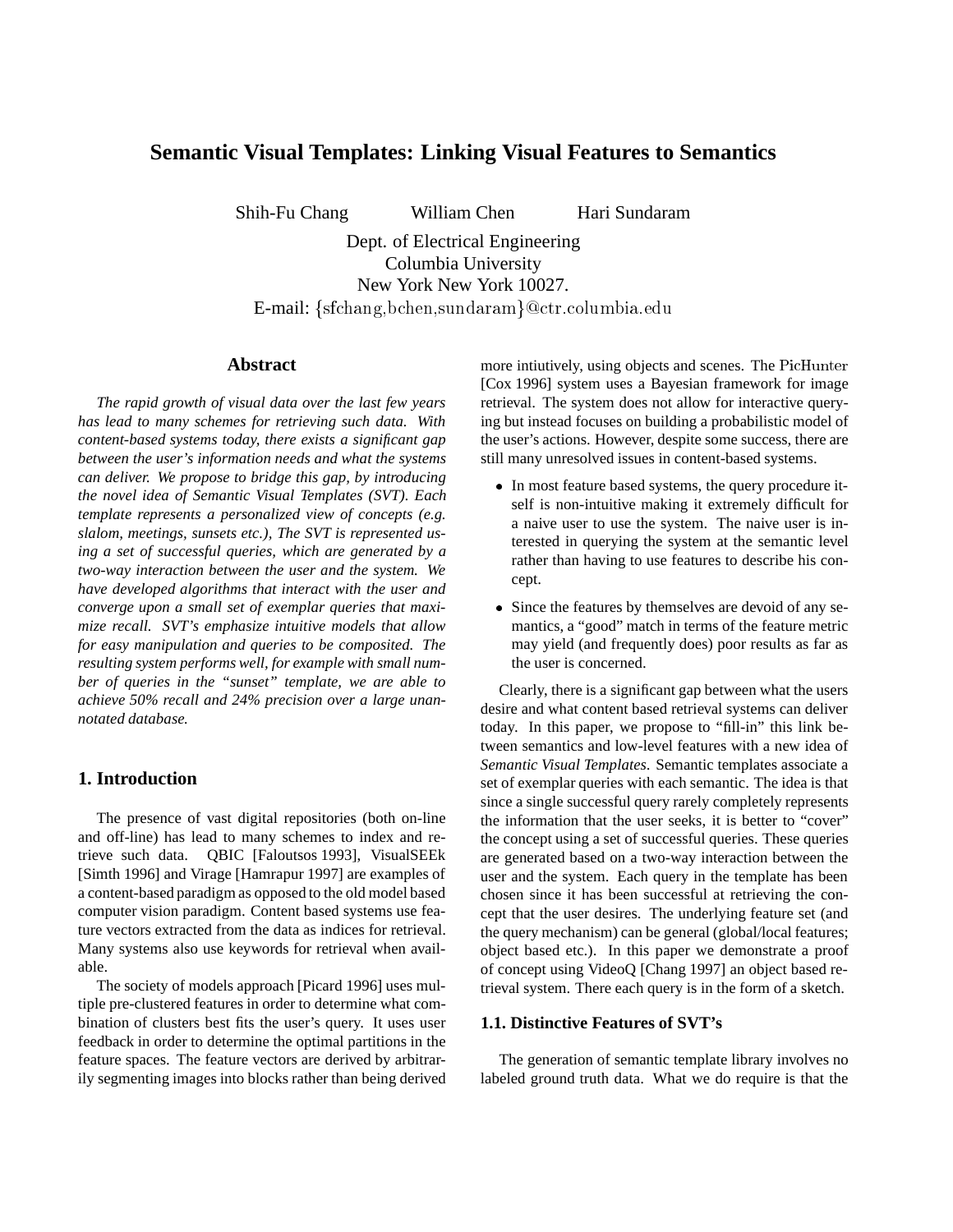some positive examples of the concept be present in the database. The following principles make the SVT distinct from traditional classification systems [Vailaya 1998].

- **Two-way Learning** Our template generation system emphasizes the two-way learning between the human and the machine. We believe that since the human being is final arbiter of the "correctness" of the concept, it is essential to keep the user in the template generation loop. The user defines the video templates for a specific concept with the concept in mind. Using the returned results and relevance feedback the user and the system converge on a small set of queries that "best" match (i.e provide maximal recall) the user's concept.
- **Intuitive Models** We use intuitive, understandable models for semantic concepts in the videos. The final sets of SVT's can be easily viewed by the user. Users can have direct access and make manipulation to any template in the library.
- **Synthesizing new Concepts** Different SVT's can be graphically combined to synthesize more complex visual templates. For example, templates for "highjumpers" and "crowds" can be combined to form a new template for "high-jumpers in front of a crowd."

Using the idea of semantic templates requires the two key components: An automatic generation mechanism and a metric that matches our sense of perception. We begin our description of SVT's by briefly reviewing VideoQ.

# **2. Background: VideoQ**

The idea of the SVT is a general one, but we use the Video $Q<sup>1</sup>$ . framework in order to prove the concept. There, video streams undergo the following preprocessing steps:

- 1. The first step in the process is automatic scene cut detection [Chang 1997].
- 2. Automatic object segmentation and tracking after camera motion modeling and compensation.
- 3. For each object that has been segmented out, we extract attributes such as color, texture, size, shape and motion from the video shot. Additional information on the spatio-temporal arrangements of the video objects is also extracted.

The video object database consists of the all the objects extracted in the region segmentation process. Note that accurate segmentation (which in itself is a hard problem) of the real world video objects is not necessary for good results in video indexing. Rather, the objective is to extract and index the attributes of the salient objects in the video. It is the rich set of visual attributes and spatio-temporal relationships amongst the objects that turn out to be critical for retrieval. Figure 1 shows a query to retrieve downhill skiers (the user uses a sketch based query interface using a Java applet).



**Figure 1. Visual query (a) and the corresponding search result (b) in the VideoQ system. The highlighted box shows the object matched to the object in the query. Video courtesey of Action Sports Adventure Inc.**

# **3. Semantic Visual Templates**

A visual template is a set of icons or example scenes/objects (feature vectors are extracted from these example scenes/objects for the query process) that represent the semantic that the template is associated with. The icons are animated sketches used in VideoQ. There, the features associated with each object and their spatial and temporal relationships are important. A typical example of a global features that could be part of a template are histograms, texture information and structural information. The choice between an icon based realization against a feature vector set created out of global characteristics depends upon the semantic that we wish to represent. For example, a "sunset" can be very well represented by using a couple of objects, while a waterfall or a crowd is better represented using a global feature set. Hence, each template contains multiple icons, example scenes/objects to represent the idea. The elements of the set can overlap in their coverage. The goal is to come up with a minimal template set with maximal coverage.

Each icon for the concept (e.g., down-hill ski, sunsets, beach crowds) is a visual representation comprised of graphic objects resembling the real-world objects in a scene. Each object is associated with a set of visual attributes (e.g., color, shape, texture, motion). The relevance of each attribute and each object to the concept is also specified. For example, for the concept "sunsets", color and spatial structures of the objects (sun and sky) are more relevant. The object "sun" may be non-mandatory since some

<sup>1</sup>http://www.ctr.columbia.edu/VideoQ/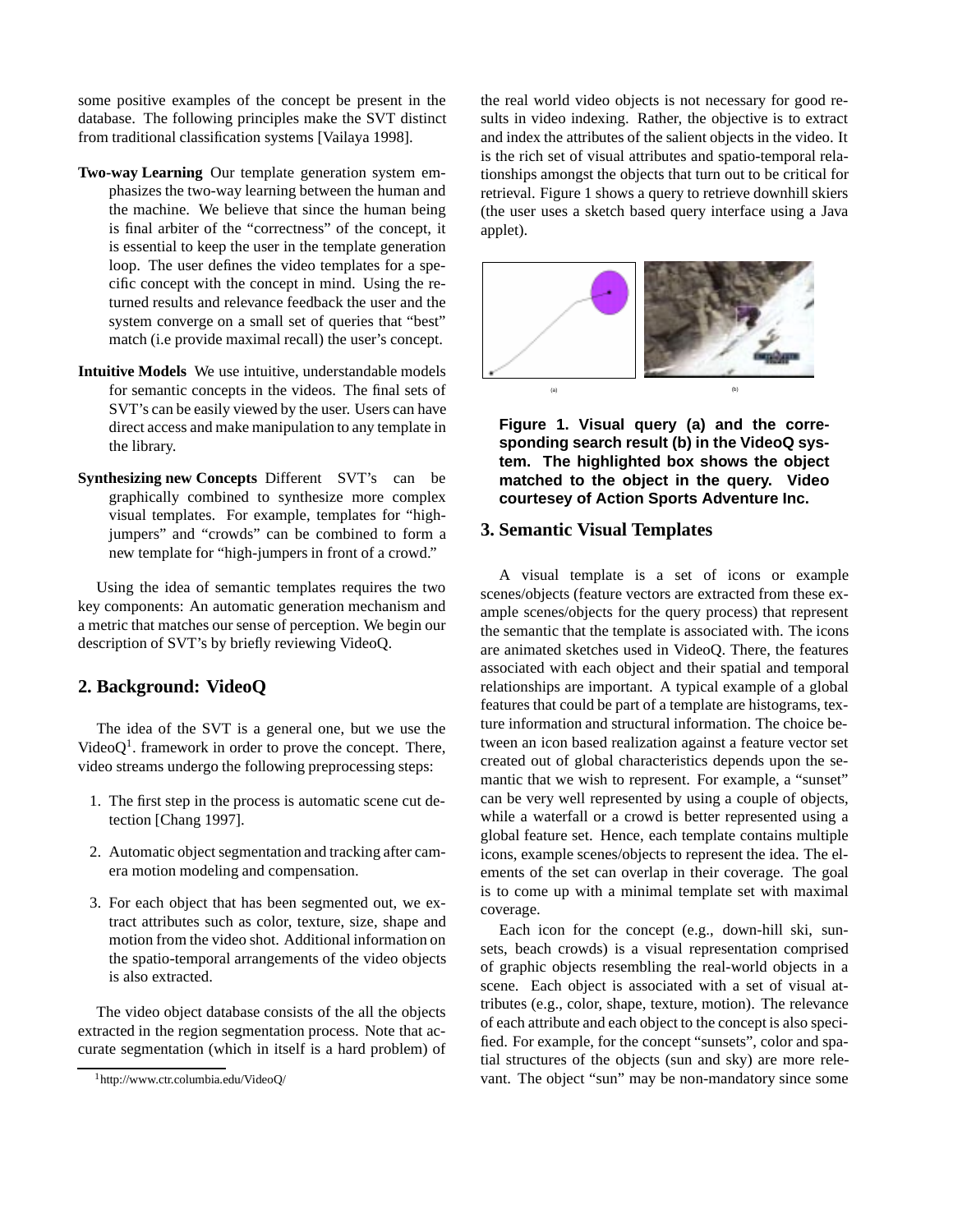

### **Figure 2. Semantic visual templates for the concepts (a) "high-jumper" Note that the color variation is not apparent (b) "sunset" The first icon is an example scene**

sunset videos may not have the sun visible. For the concept "high jumper", the motion attribute of the foreground object (mandatory) and the texture attribute of the background object (non-mandatory) are more relevant then other attributes. Some concepts may need just need one object to represent the global attributes of the scene. Figure 2 shows several potential icons for sunsets and high-jumpers. The optimal set of icons would be chosen based on relevance feedback and maximal coverage in terms of recall. The generation of the icon set is explained in greater detail in Section 5.1.

### **4. Template Metric**

The fundamental video data unit in our system is the video shot, which comprises multiple segmented video objects. The lifetime of an individual video object may be equal to or less than the lifetime of the entire video shot. The similarity measure  $D$  between a member of the SVT set and a video shot is the defined as follows:

$$
D = \min \left\{ \omega_f \cdot \sum_i d_f(O_i, O'_i) + \omega_s \cdot d_s \right\}
$$
 (1)

where  $O_i$  are the objects specified in the template,  $O_i$ are the matched objects for  $O_i$ ,  $d_f$  is the feature distance between object  $O_i$  and  $O'_i$ ,  $d_s$  is the similarity between the spatial-temporal structure in the template and that among matched objects in the video shot,  $\omega_f$  and  $\omega_s$  are the normalizing weights for the feature distance and the structure dissimilarity. The query procedure that we adopt involves generating a candidate list for each object in the query. Then, the distance  $D$  is the minimum over all possible sets of matched objects that satisfy the spatio-temporal restrictions. For example, if the semantic template has three objects and two candidate objects are kept for each single object query, there will be (a maximum of) eight potential candidate sets of objects considered in computing the minimal distance in Equation 1. Note, that given  $N$  objects in the query, one could also exhaustively search against all set of  $N$  objects that appear together in one video shot. This however, proves computationally very expensive. This integrated featurestructure matching technique has been additionally successfully tested on our video search engine VideoQ. For querying the database using SVT's we use the following matching procedure:

- 1. Each video object (say  $O_i$ ) is used to query the entire object database. A short list of matched objects is obtained by rank thresholding the rank list for the query using object  $O_i$ . Objects included in the shortened list are considered as candidate objects matching object  $O_i$ .
- 2. We then proceed to join the candidate objects on the short lists, thus obtaining the final set of matched objects, on which the spatial-temporal structure relationships will be verified.

# **5. Template Generation**

Automatic generation of the SVT's is a hard problem. Hence we use a two-way interaction between the user and system in order to generate the templates. In our method, given the intial query scenario and using relevance feedback, the system converges on a small set of icons that gives us maximum recall. We now explain in detail the mechanism for generation of SVT's.

#### **5.1. Generating Visual Templates**

The user comes to the system and sketches out the concept that for which he wishes to generate a template. The sketch consists of several objects with spatial and temporal constraints. The user can also specify if the object is mandatory or not. Each object is comprised of several features. The user also assigns relevance weights to each feature of each object. This is the initial query scenario that the user provides to the system.

The initial query can also be viewed as a point in a high dimensional feature space. Clearly, we can also map all videos in the database in this feature space. Now, in order to generate the test icon set automatically, we need to make jumps in each of the features for each object. Before we do so, we must first determine the jump step size i.e. quantize the space. This we do with the help of the weight that the user has input along with the initial query. This weight can be thought of as the users belief in the relevance of the feature with respect to the object to which it is attached. Hence,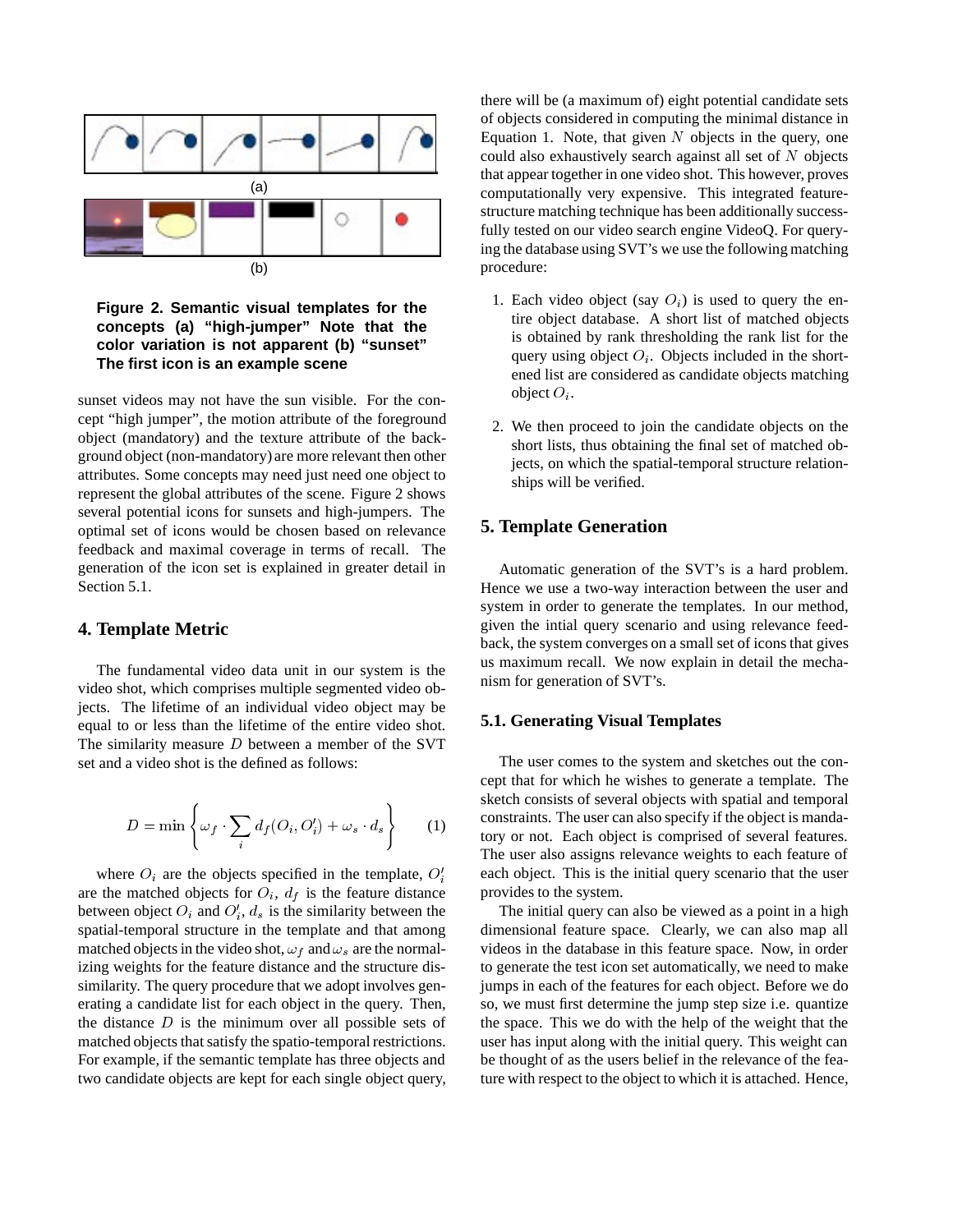

# **Figure 3. Interactive Template Generation. The dashed lines indicate a two-way interaction.**

a low weight gives rise to coarse quantization of the feature and vice versa. In particular, we use:

$$
\Delta(\omega) = \frac{1}{a \cdot \omega + b},\tag{2}
$$

where  $\Delta$  is the jump distance in the metric space corresponding to that feature,  $\omega$  is the weight associated with that feature, and  $a$  and  $b$  are parameters such that:  $\Delta(0) = 1; \Delta(1) = d_o$ . Using this jump distance, we quantize each feature space into hyper-rectangles. For example, for color, we generate the cuboids using the metric for the LUV space along with  $\Delta(\omega)$ .

Since the total number icons possible using this technique increases very rapidly, we don't allow for joint variation of the features. For each object in the query we do the following:

- 1. For each feature in the object, the user picks a plausible set for that feature.
- 2. The system then performs a join on the set of features associated with the object.
- 3. The user then picks the joins that most likely represent variations of the object. This results in a candidate icon list.

In a multiple object case, we do an additional join with respect to the candidate lists for each object. Now, as before the user picks the plausible scenarios. After we have generated a list of plausible scenarios we then query the system

using the icons the user has picked. Using relevance feedback on the returned results (the user labels the returned results as positive or negative), we then determine the icons that provide us with maximum recall.

### **5.2. A Detailed Example**



### **Figure 4. A Slalom template generation example**

We generate semantic visual templates in order to retrieve video shots of slalom skiers.

- 1. We begin the procedure by answering the context questionnaire shown in Figure 4 (a). We label the semantic visual template "slalom". We specify that the query is object-based and will be composed of two objects.
- 2. In Figure 4 (b), we sketch the query. The large, white background object is the ski slope and the smaller foreground object is the skier with its characteristic zigzag motion trail.
- 3. We assign maximum relevance weights to all the features associated with the background and skier. We also specify that the features belonging to the background will remain static while those of the skier can vary during template generation.
- 4. The system automatically generates a set of test icons, and we select plausible feature variations in the skier's color and motion trajectory.
- 5. The four selected colors and the three selected motion trails that belong to the skier are joined to form 12 possible skiers. The list of skiers is joined with the background. Note that the white background is static